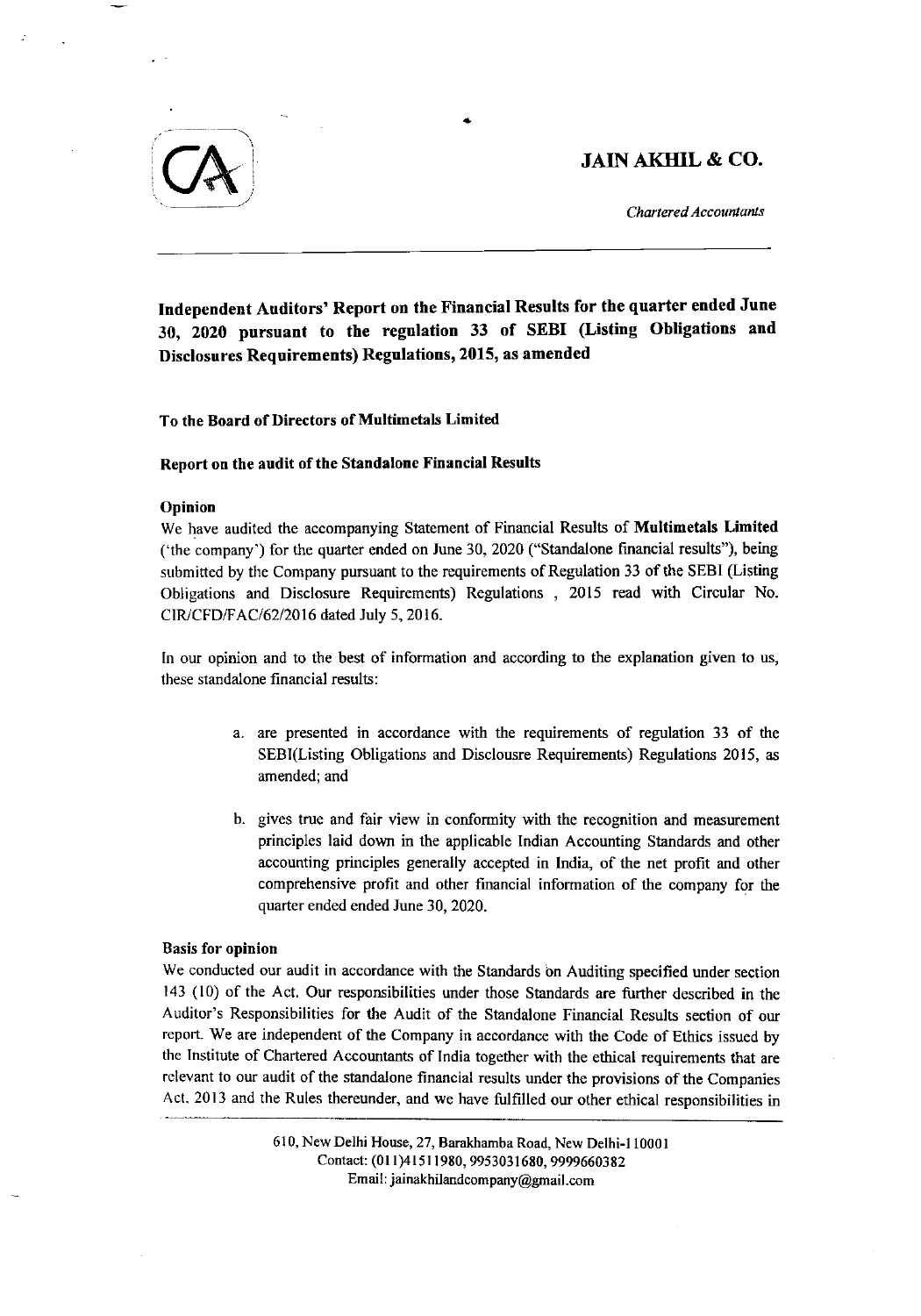

# JAINAKIIIL & CO.

Charlered Accountants

accordance with these requirements and the Code of Ethics. We believe that the audit evidence we have obtained is sufficienl and appropriate to provide a basis for our opinion on the standalone financial results.

# Management's Responsibility for the Standalone Financial Results

The standalone financial results are the responsibility of the Company's Management and approved by the Board of Directors, has been prepared on the basis of standalone financial statements. The company's board of directors are responsible for the preparation of these financial results that give a true and fair view of the net profit and other comprehensive income and other financial information in accordance with the Indian Accounting Standard prescribed under Section 133 of Companies Act, 2013 ("the Act") read with relevant rules issued there under and other accounting principles generally accepted in India and in compliance with Regulation 33 of the Listing Regulation, as amended.

This responsibility also includes the maintenance of adequate accounting records in accordance with the provision of the Act for safeguarding of the assets of the Company and for preventing and detecting the frauds and other irregularities; selection and application of appropriate accounting policies; making judgments and estimates that are reasonable and prudent; and design, implementation and maintenance of adequate intemal financial control, that were operating effectively for ensuring the accuracy and completeness of the accounting records, relevant to the preparation and presentation of the standalone financial results that give a true and fair view and are free from material misstatement, whether due to fraud or error.

In preparing the standalone financial results, management is responsible for assessing the Company's ability to continue as a going concern, disclosing, as applicable, matters related to going concem and using the going concern basis of accounting unless management either intends to liquidate the company or to cease operations, or has no realistic altemative but to do so.

The Board of Directors are responsible for overseeing the company's financial reporting process.

# Auditor's Responsibility

our objectives are to obtain reasonable assurance about whether the standalone financial results as a whole are free from material misstatement, whether due to fraud or error, and to issue an auditor's report that includes our opinion. Reasonable assurance is a high level of assurance, but is not a guarantee that an audit conducted in accordance with SAs will always detect a material misstatement when it exists. Misstatements can arise from fraud or error and are considered material if, individually or in the aggregate, they could reasonably be expected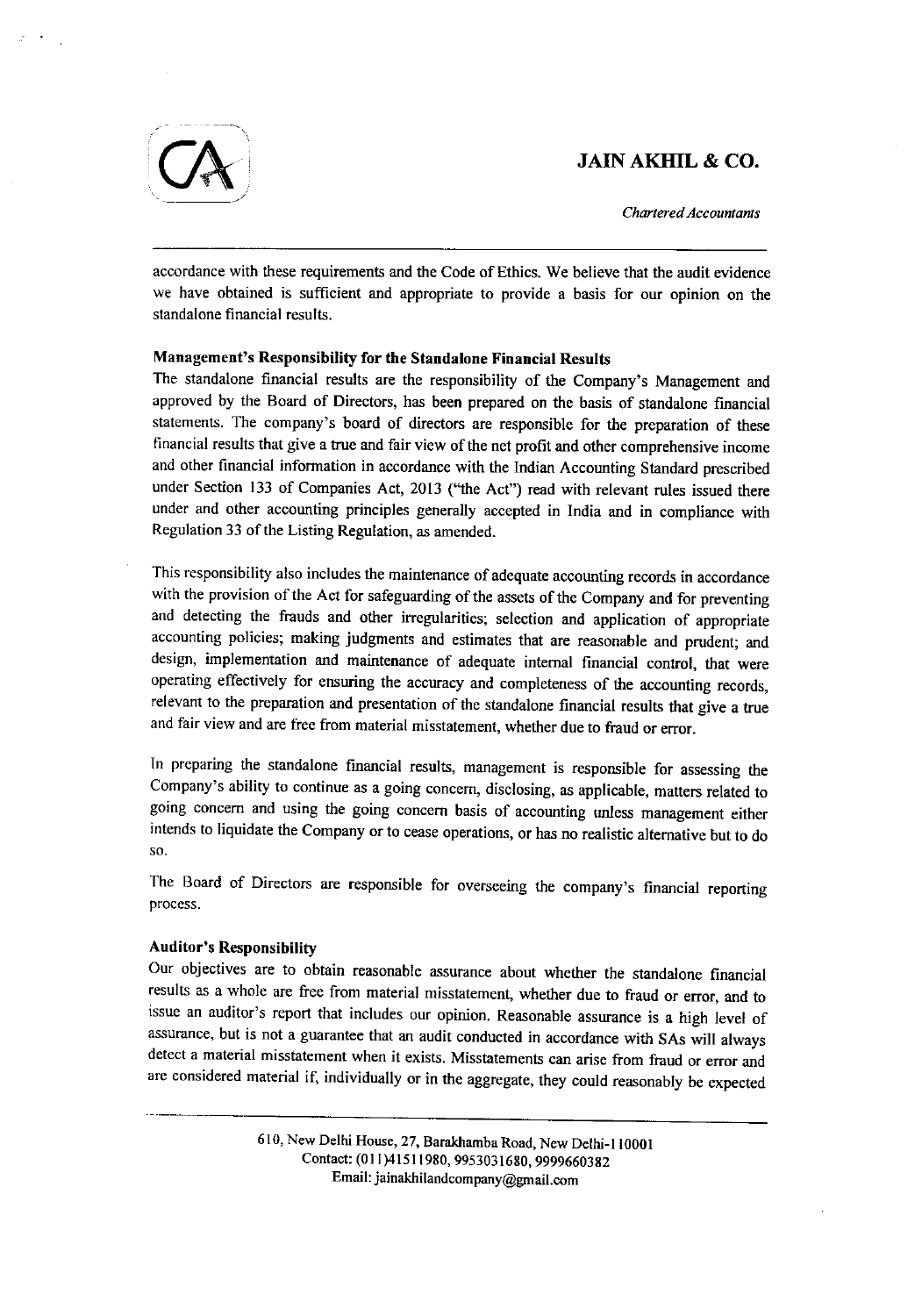# JAINAKHIL & CO.

Chartered Accountants

to influence the economic decisions of users taken on the basis of these standalone financial results.

As part of an audit in accordance with SAs, we exercise professional judgment and maintain professional skepticism throughout the audit. We also:

- Identify and assess the risks of material misstatement of the standalone financial results, whether due to fraud or error, design and perform audit procedures responsive to those risks. and obtain audit evidence that is sufficient and appropriate to provide a basis for our opinion. The risk of not detecting a material misstatement resulting from fraud is higher than for one resulting from error, as fraud may involve collusion, forgery, intentional omissions, misrepresentations, or the override of intemal control.
- . Obtain an understanding of internal control relevant to the audit in order to design audit procedures that are appropriate in the circumstances. Under section 143(3)(i) of the Companies Act, 2013, we are also responsible for expressing our opinion on whether the company has adequate intemal financial controls system in place and the operating effectiveness of such controls.
- . Evaluate the appropriateness of accounting policies used and the reasonableness of accounting estimates and related disclosures made by management.
- Conclude on the appropriateness of management's use of the going concern basis of accounting and, based on the audit evidence obtained, whether a material uncertainty exists related to events or conditions that may cast significant doubt on the Company's abiliry to continue as a going concem. If we conclude that a material uncertainty exists, we are required to draw attention in our auditor's report to the related disclosures in the financial results or, if such disclosures are inadequate, to modify our opinion. Our conclusions are based on the audit evidence obtained up to the date of our auditor's report. However, future events or conditions may cause the Company to cease to continue as a going concem.
- Evaluate the overall presentation, structure and content of the standalone financial results, including the disclosures, and whether the standalone financial results represent the underlying transactions and events in a manner that achieves fair presentation.

We communicate with those charged with govemance regarding, among other matters, the planned scope and timing of the audit and significant audit findings, including any significant deficiencies in internal control that we identify during our audit.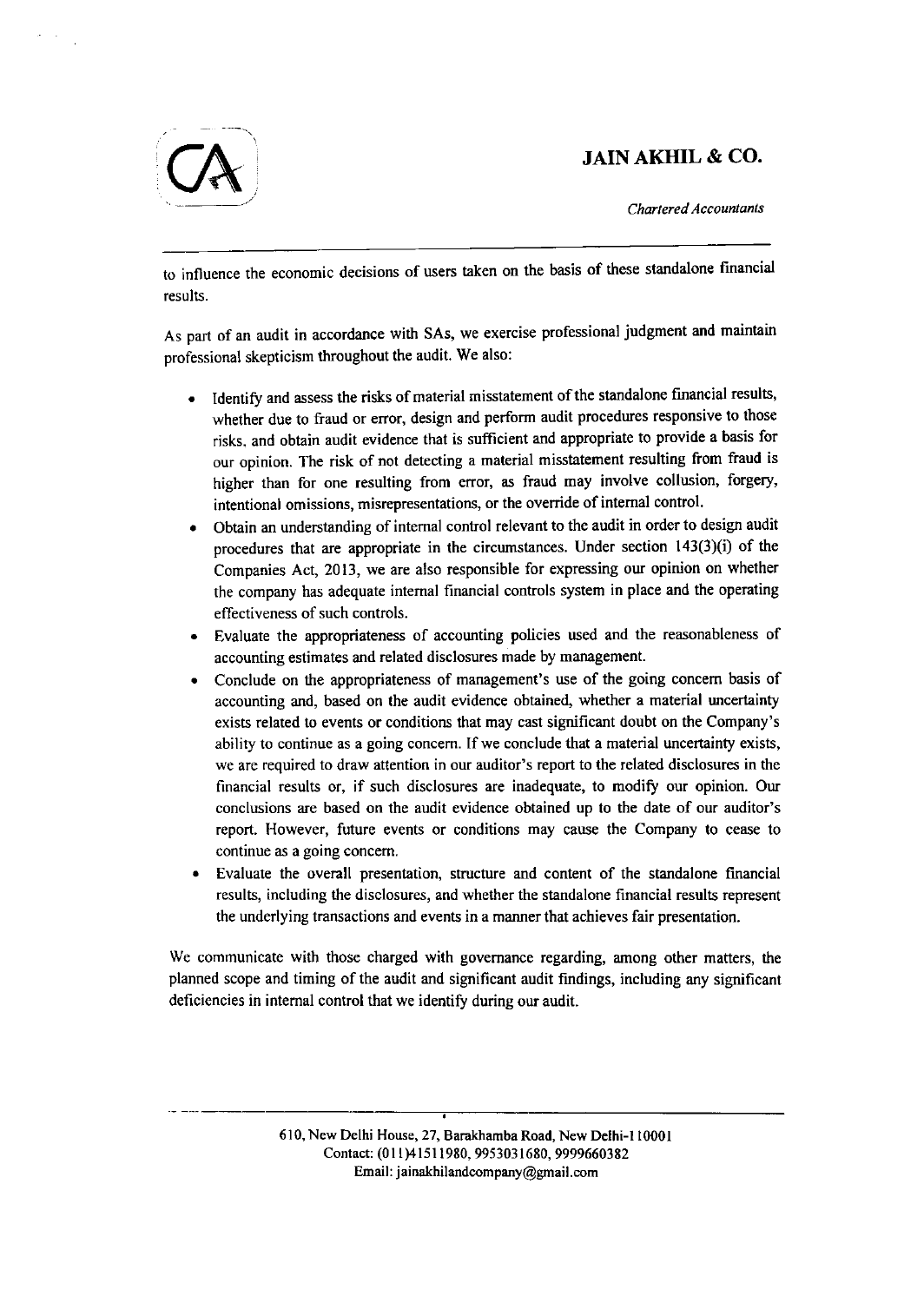

# JAINAKHIL & CO.

Chartered Accountants

We also provide those charged with govemance with a statement that we have complied with relevant ethical requirements regarding independence, and to communicate with them all relationships and other matters that may reasonably be thought to bear on our independence, and where applicable, related safeguards.

For Jain Akhil & Co. Chartered Accountants Firm Registration No. 030283N



Akhil Jain Proprietor Membership No: 521647 UDIN: 20521647AAAABX7497

 $\bullet$ 

Place: Kota Date: 15/09/2020